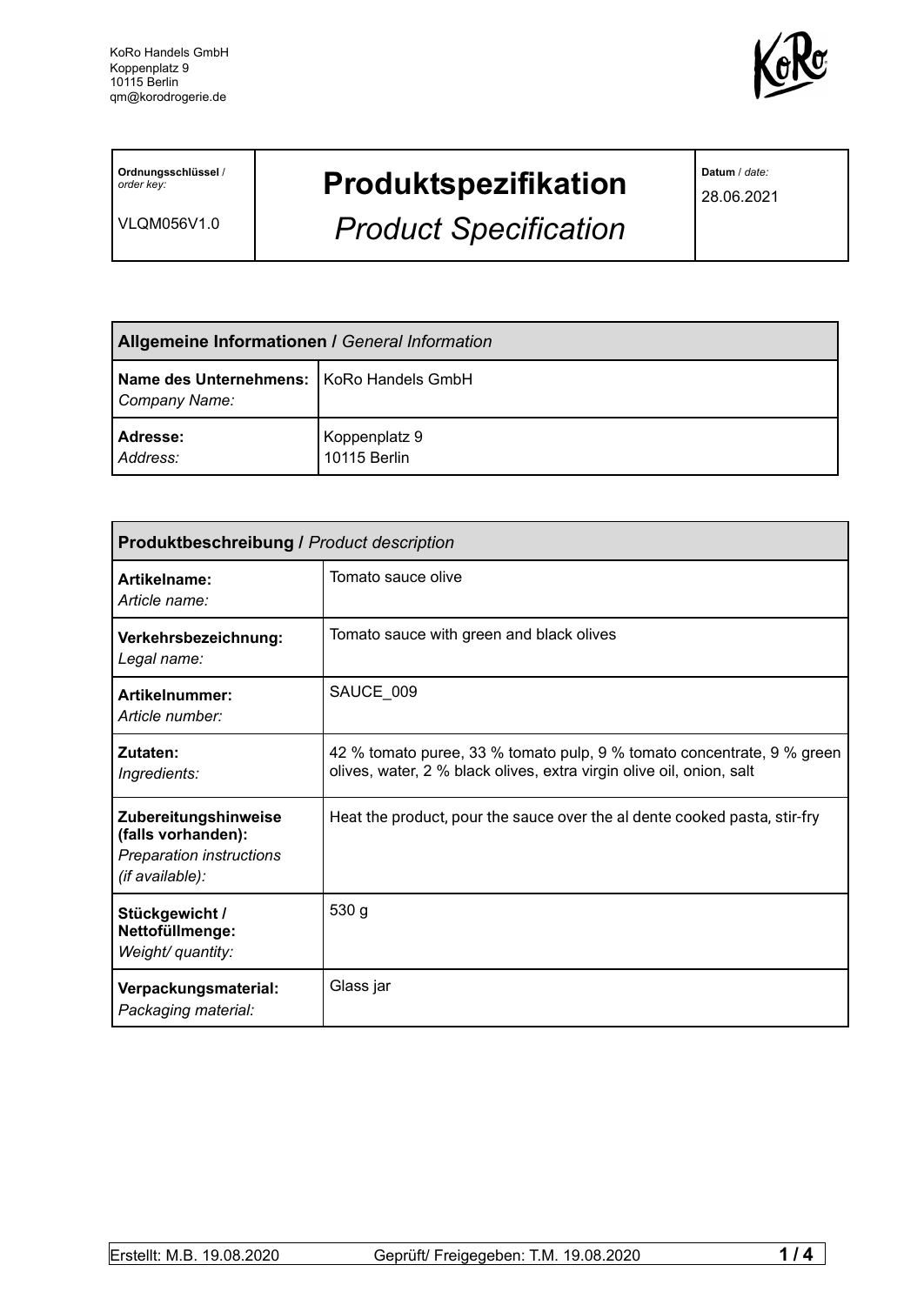

| <b>Produktbeschreibung / Product description</b>               |                                                                                                                                                                                                                                                                                                          |  |  |
|----------------------------------------------------------------|----------------------------------------------------------------------------------------------------------------------------------------------------------------------------------------------------------------------------------------------------------------------------------------------------------|--|--|
| <b>Besondere</b><br>Eigenschaften:<br>Special characteristics: | $\Box$ bio /organic (Öko-Kontrollstelle / organic control body: _______)<br>$\Box$ fairtrade / fairtrade<br>x vegan / vegan<br>x vegetarisch / vegetarian<br>$\Box$ glutenfrei / glutenfree<br>x laktosefrei / lactose-free<br>$\Box$ kosher / kosher<br>$\Box$ halal / halal<br>$\Box$ andere / others: |  |  |

| Sensorische Beschreibung / Sensorical description |                  |  |
|---------------------------------------------------|------------------|--|
| Aussehen / Farbe:<br>Appearance / Colour:         | Red, with olives |  |
| Geschmack:<br>Flavour:                            | <b>Typical</b>   |  |
| Geruch:<br>Odour:                                 | <b>Typical</b>   |  |
| Konsistenz:<br>Texture:                           | Typical, sauce   |  |

| Nährwertangaben pro 100 g / Nutritional information per 100 g  |          |           |
|----------------------------------------------------------------|----------|-----------|
| Energie: I Energy value:                                       | 246 / 59 | kJ / kcal |
| <b>Fett:</b> I Fat:                                            | 3,6      | g         |
| Davon gesättigte Fettsäuren: I of which saturated fatty acids: | 0,2      | g         |
| Kohlenhydrate: I Carbohydrates:                                | 4,5      | g         |
| Davon Zucker: / Of which sugar:                                | 3,8      | g         |
| Ballaststoffe: / Fibre:                                        | 1,7      | g         |
| Eiweiß: / Protein:                                             | 1,4      | g         |
| Salz: / Salt:                                                  | 0,60     | g         |
| sonstige Angaben: / other values:                              |          | $%$ NRV*  |
|                                                                |          |           |

*\*Nutritional Reference Value according to regulation (EU) Nr. 1169/2011/*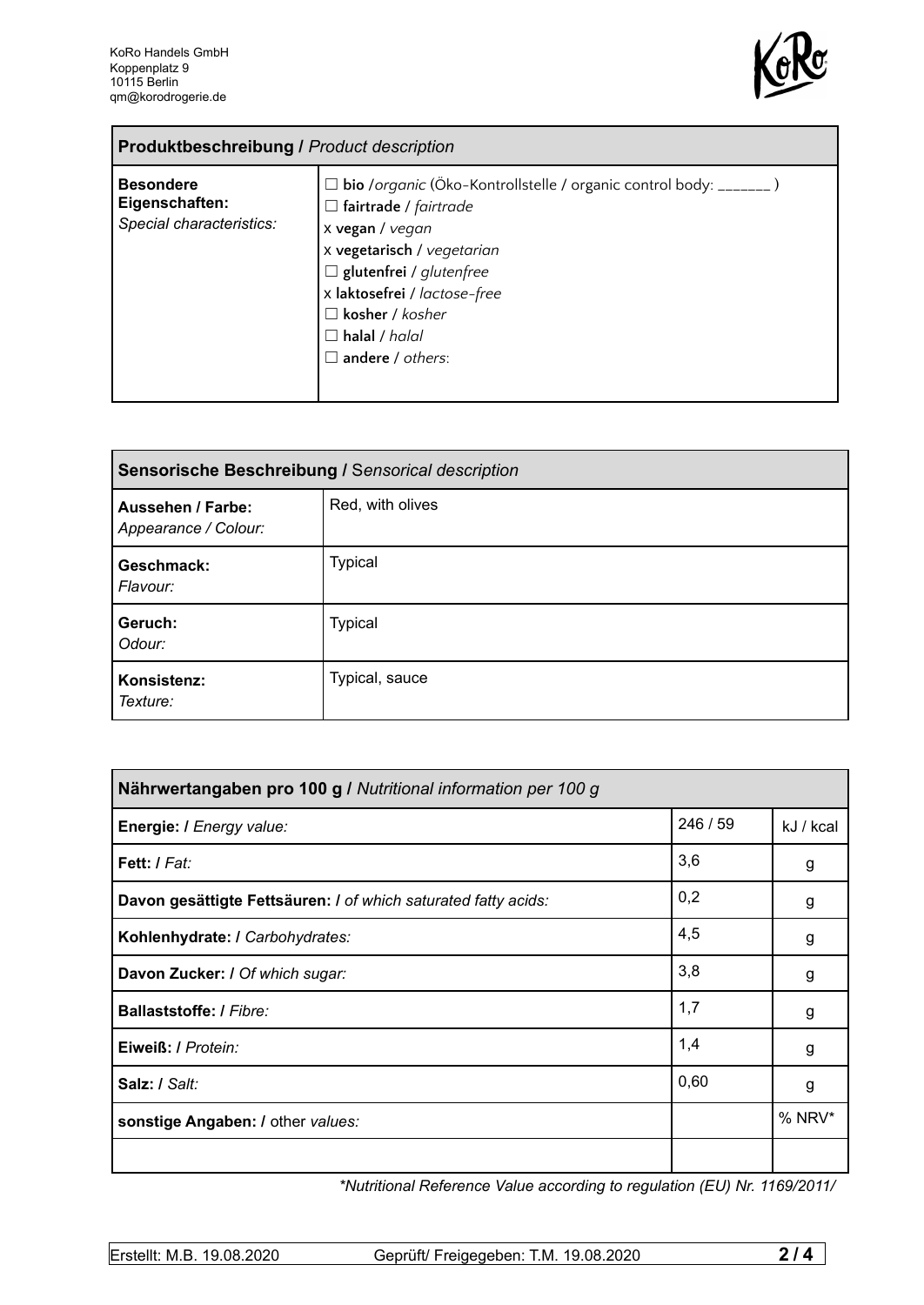

| Lagerung und Haltbarkeit / Storage and Shelf Life             |                                                                                                 |  |
|---------------------------------------------------------------|-------------------------------------------------------------------------------------------------|--|
| Optimale<br>Lagerungsbedingungen:<br>Storage recommendations: | Store in a cool and dry place. After opening, store in the fridge and<br>consume within 5 days. |  |
| Mindesthaltbarkeit:<br><b>Expected shelf life:</b>            | 24 months                                                                                       |  |

## **Allergenkennzeichnung gemäß LMIV 1169 / 2011 /** *Allergen Declaration according to EU Regulation 1169 / 2011*

**Legende:** *Key*

*a.* **Allergen ist in der Rezeptur enthalten /** *Allergen contained in recipe*

- *b.* **Risiko der Kreuzkontamination ist möglich /** *Possible risk of cross contamination*
- **c. Allergen ist in der Rezeptur nicht enthalten /** *Allergen not contained in recipe*

|                                                     | a            | b            | C |
|-----------------------------------------------------|--------------|--------------|---|
| Glutenhaltiges Getreide / gluten-containing cereals | - 1          |              | X |
| Krustentiere / Crustaceans:                         |              |              | X |
| Ei / Egg                                            |              |              | X |
| Fisch / Fish                                        |              |              | X |
| Soja / Soy                                          |              |              | X |
| Milch (Laktose) / Milk (lactose)                    | $\perp$      | $\mathsf{L}$ | X |
| Erdnüsse / Peanuts                                  | $\perp$      | $\Box$       | X |
| Andere Schalenfrüchte* / Other edible nuts*         | П            | П            | X |
| Sellerie / Celery                                   | $\mathsf{L}$ | П            | X |
| Senf / Mustard                                      | П            | $\Box$       | X |
| Sesam / Sesame                                      |              |              | X |
| Schwefeldioxid und Sulphite / Sulphur dioxide       |              |              | X |
| Lupinen / Lupin                                     |              |              | X |
| <b>Weichtiere / Molluscs</b>                        |              |              | X |

**\* Mandeln /** *Almonds***, Haselnüsse /** *Hazelnuts***, Walnüsse /** *Walnuts***, Cashewnüsse /** *Cashews***, Pecannüsse,** *Pecans,* **Paranüsse /** *Brazil nuts***, Pistazien /** *Pistachios***, Macadamianüsse /** *Macadamia nuts*